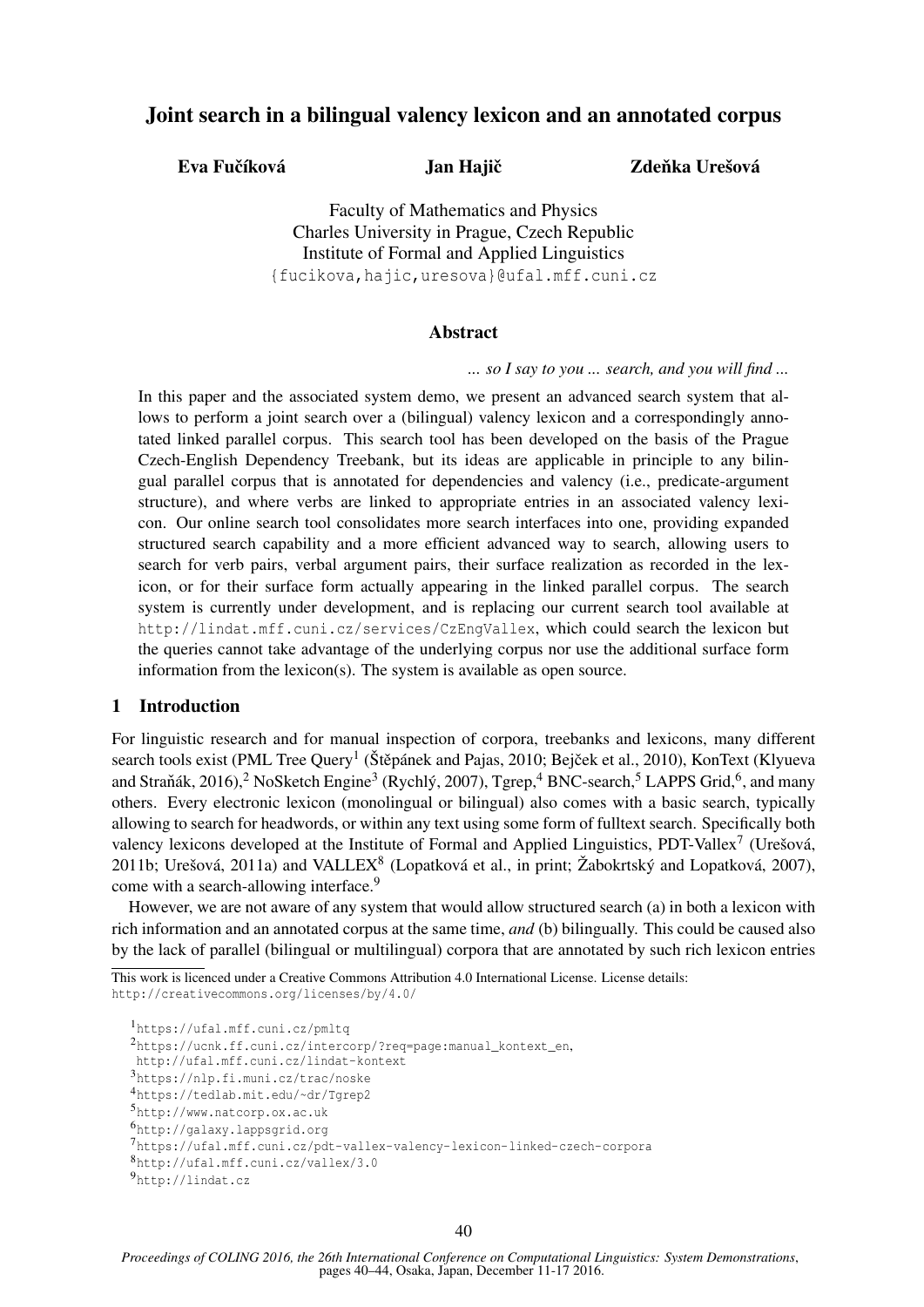(usually, the corpora contain - in some cases - lemmas, which can be then searched for in *independent* lexicons). Our task was to make the Prague Czech-English Dependency Treebank (PCEDT 2.0) (Hajič et al., 2012) efficiently searchable, aiming to be a help for various applications of computational and traditional linguistics as well as for NLP studies. The PCEDT is a bilingual corpus that contains both rich dependency and predicate-argument annotation itself, as well as links to valency lexicons used (not only) for predicate-argument annotation consistency. In this respect, it is similar to the PropBank (Palmer et al., 2005), which annotates predicate-argument structure on top of the Penn Treebank (Marcus et al., 1993), indexing also by pointing to the frame files, from which additional information about the predicates (verbs) can be extracted. However, PropBank is a monolingual resource. Also, because English is not a very morphologically rich language, PropBank's frame files do not contain much more than a list of arguments and sense distinctions; in contrast, Czech language is quite rich in this respect, and consequently, the Czech valency lexicon entries (Urešová, 2011b) contain additional information on the required form of verb arguments in terms of case, prepositions to be used, etc. Fig. 1 shows a simple example of a valency entry for the Czech verb *kalkulovat*, which has two senses: a *compute sth* sense, and a more abstract sense on *counting on something, on somebody* (*to happen*). In the first sense, it adds an optional third argument *to compute ... from something*, and both senses also differ in the possible surface form - the second, more abstract sense requires a particular preposition and case (specified by s+7, lit. with, and 7 for instrumental case), while the deep object of the former sense is a simple direct (prepositionless) accusative (specified by 4, as cases are typically numbered in Czech).

# kalkulovat **kalkulovat**<sup>1</sup><sub>4x</sub> ACT(1) PAT(4; $\downarrow \check{z}$ e; $\downarrow$ zda; $\downarrow \downarrow$ iestli; $\downarrow$ c) ?ORIG(z+2) (počítat, vypočítat, propočítat) • kalkuloval tehdy 40procentní zisk z odhadů; k. náklady kalkulovat ${}^2_{6x, 1x}$ ACT(1) PAT(s+7; $\downarrow$ že) (počítat) • kalkuloval s dodávkou potravin; k. s tím, že pomoc přijde včas

Figure 1: Czech Valency lexicon (PDT-Vallex) entry (two senses of "kalkukovat": lit. "compute" and "count on *sth/sb*")

In addition, not only the Czech and English treebanks are aligned in the PCEDT, but so are the associated valency lexicons for Czech - PDT-Vallex<sup>10</sup> (Urešová, 2011b) and English - EngVallex<sup>11</sup> (Cinková, 2006), forming a bilingual parallel CzEngVallex lexicon (Urešová et al., 2016) which explicitly aligns verb senses as well as verb arguments between the two languages.

What was missing after having explicit alignments annotated was a tool that would allow inspection of the resulting corpus and lexicons, allowing cross-lingual queries with reasonable flexibility to support linguistic studies, NLP tasks, manual check of results of automatic tools, etc.

In our previous work (Fučíková et al., 2015), we have developed a tool that can search the lexicon(s) in a cross-lingual manner, allowing to formulate queries such as *show me all pairs of verbs and their translations where the English verb is a phrasal verb, while the Czech one is not.* Fig. 2 shows the old interface (taken from (Fučíková et al.,  $2015$ )), and the result of such a query.

The tool did not allow the user to formulate the query over the associated parallel corpus, but it was at least showing the associated examples with the bilingual lexicon entries found. While useful as such, there was a demand both from linguists and from computer researchers to allow for more detailed queries: specifically, to be able to use the surface form constraints in the lexicon, and also constraints on the actual use in the associated parallel corpus.<sup>12</sup> For example, there was no way to specify exactly which particular phrasal verb the user wants to find (cf. Fig. 2). The new tool presented here answers to such demands

<sup>10</sup>http://lindat.mff.cuni.cz/services/PDT-Vallex

<sup>11</sup>http://lindat.mff.cuni.cz/services/EngVallex

 $12$ This has been in part due to the fact that the English valency lexicon unlike the Czech lexicon does not often contain any information about the required form, such as required or typical prepositions, and thus the corpus is the only place where such information is available.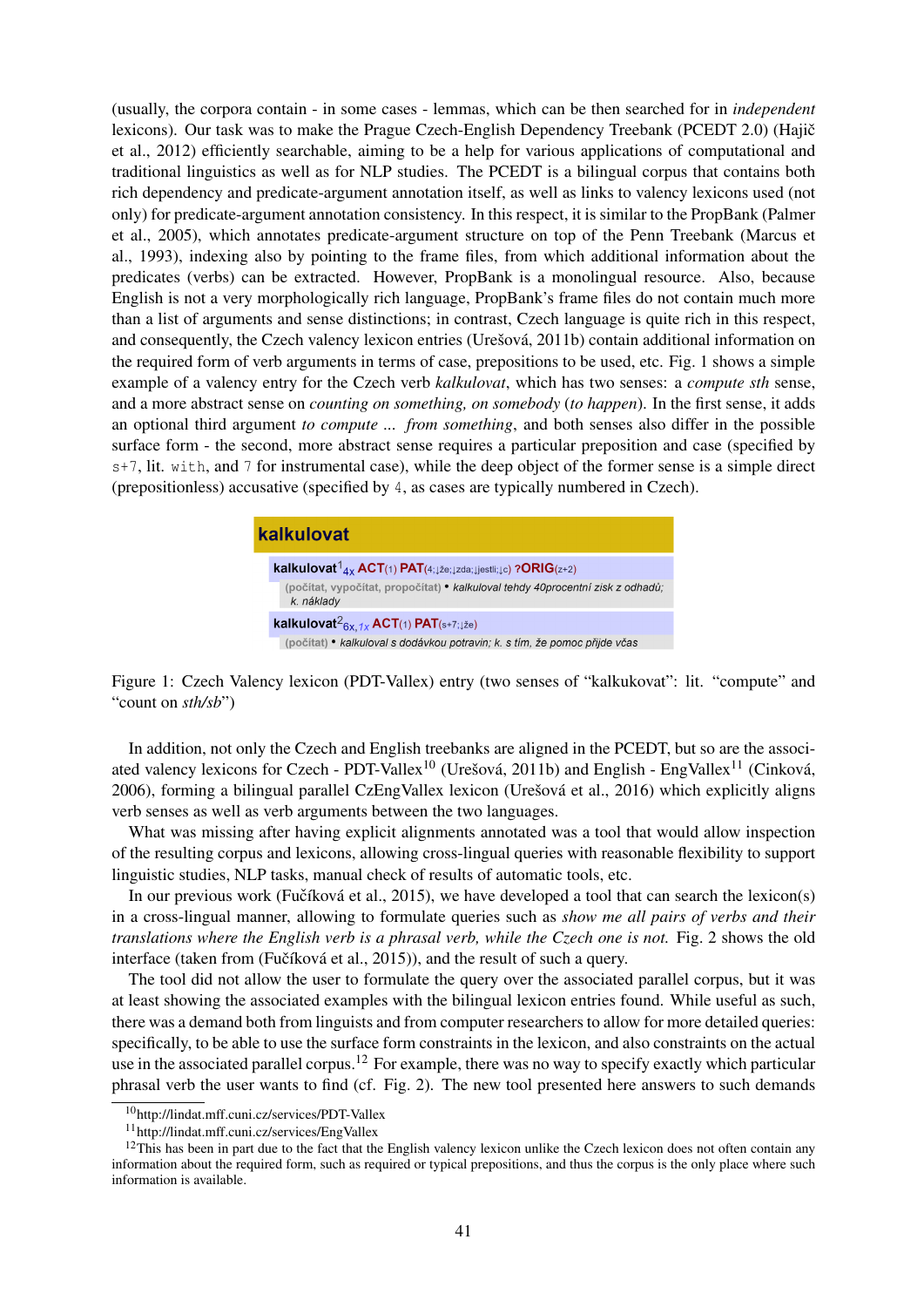

Figure 2: The old search interface

by implementing the possibility to search for the surface form constraints in the lexicon as well as in the corpus, in a bilingual setting.

## 2 System overview

Fig. 3 depicts the new search interface. We demonstrate the new system capabilities on the displayed example.

The query interface is on the right-hand side, the results appear left to it. In this case, the user searched for all Czech verbs—paired with the English verb *to cater (to)*—which express the corresponding argument (a deep object) by a prepositional phrase using the Czech preposition  $\circ$  (lit. about) with accusative, or by a subordinate clause introduced by the conjunction aby (lit. so that). There was only one result (*starat se*, lit. *to take care*) in Czech. One example from the PCEDT is also shown (which fully corresponds to the requirement that the English verb occurrence in the corpus has to be complemented by a prepositional phrase with to).

| <b>Starat Se PDT-Vallex : cater EngVallex</b>                                                                                                                             | Searching/browsing lexicon in Cz→En direction                                       |  |
|---------------------------------------------------------------------------------------------------------------------------------------------------------------------------|-------------------------------------------------------------------------------------|--|
|                                                                                                                                                                           | <b>Switch Direction</b>                                                             |  |
| starat se ACT(1) PAT(0+4;1c;1zda;1jestli;1aby) <sup>PDT-Vallex</sup><br>postarat se<br>• starali se o chod počítače;s. se, zda je vše připraveno;s. se, kam uložit peníze | Search verbs pairs by:<br>$\blacksquare$ functors/argument<br>$\blacksquare$ lemmas |  |
| cater ACT() PAT() <sup>EngVallex</sup>                                                                                                                                    | $\blacksquare$ arg. form<br>$\blacksquare$ corpus arg. form                         |  |
| provide (food, in the default) for (a party): nothing about food<br>• The loudest of these reformers are money managers who *trace* cater to<br>smaller investors.        | Czech verb:<br>English verb:                                                        |  |
| Argument mapping for "starat se" (v-w6483f1) and "cater" (ev-w466f1):<br>$ACT \rightarrow ACT$                                                                            | cater                                                                               |  |
| $PAT \rightarrow PAT$                                                                                                                                                     |                                                                                     |  |
| Corpus example(s):<br>Close [X]                                                                                                                                           | Argument slots Cz→En:                                                               |  |
| pcedt Stockbrokers $\leftarrow$ <sub>ACT</sub> who $_{\text{ACT}}$ cater to $_{\text{PAT}}$ individual                                                                    | PAT<br>▼<br>$\mathbf{v}$<br>▼<br>$\longrightarrow$                                  |  |
| <b>investors <sub>PAT</sub></b> said the Big Board 's new product confirms the exchange                                                                                   | $o+4$ , aby                                                                         |  |
| does n't want to curtail program trading, which last month accounted for a<br>record 13.8 % of the exchange 's average daily volume.                                      | $\mathfrak{g}$                                                                      |  |
| pcedt Makléři—ACT, kteří ACT Se starají O <sub>PAT</sub> individuální                                                                                                     | $\mathbf{v}$<br>▼.<br>$\mathbf{v}$<br>$\rightarrow$<br>$\rightarrow$                |  |
| <b>investory <sub>PAT</sub></b> , uvedli, že nový produkt Newyorské burzy potvrzuje, že                                                                                   |                                                                                     |  |
| burza nechce zredukovat programem řízené obchodování, které se minulý<br>měsíc zasloužilo o rekordních 13.8 % průměrného denního objemu na burze.                         |                                                                                     |  |

Figure 3: The new search interface and a result of search query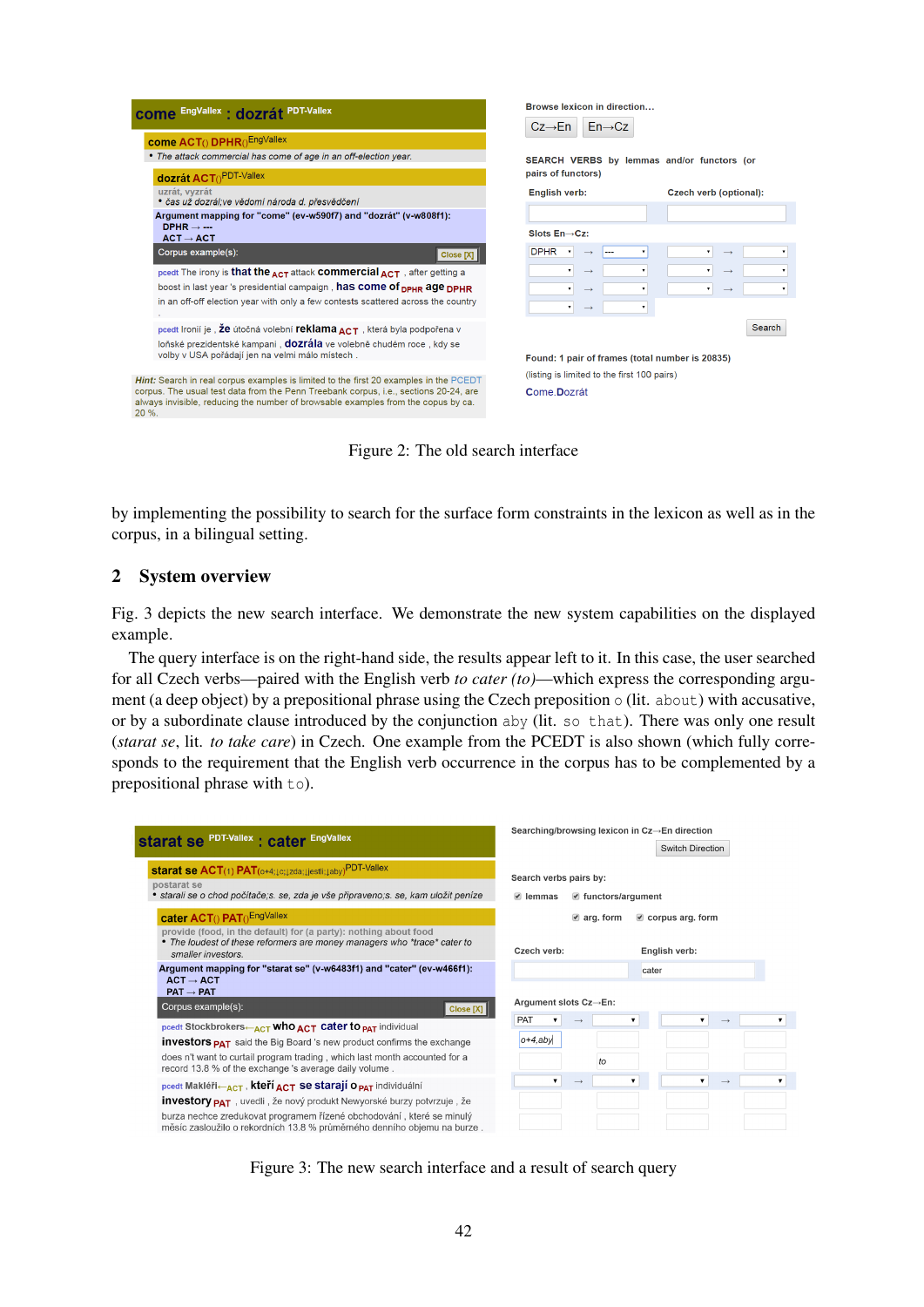Let's have a closer look at the query: the checkboxes (lemmas, functors, arg. form, corpus arg. form) are all checked, bringing up the corresponding search fields to be filled. There is always a pair of these fields - Czech on the left, English on the right.<sup>13</sup> Apart from lemma, there are three search fields for each language: selector for the argument label ("functor"), lexicon argument form specification, and field for specifying the required corpus argument form. In Fig. 3, the user selected PAT as the argument label on the Czech side, limiting the search results to "deep objects" (label: PAT) of the Czech verb while leaving the field on the English side empty (any label - actor, deep object, addressee, ... could be paired with the Czech PAT on the English side). In addition, the (surface) argument form of the Czech PAT has been restricted to an accusative prepositional phrase headed by o (lit. about) which is expressed by o+4. As an alternative for this arg. form, the user allowed for this argument to be a subordinate clause headed by the conjunction aby, (lit. to), expressed as  $aby<sup>14</sup>$  On the English side, the user has put the preposition to on the second line of the two form fields, since it is to be found in the *corpus*, not in the English valency lexicon.<sup>15</sup> These expressions are a shorthand for fully expressing the exact dependencies of the verb and its arguments; the relatively complex expansion of these fields and execution of a proper match of the treebank data is performed by the search engine.

In general, it is possible to use also much more complicated queries, using the usual logical operators ("and", "or") grouping and precedence, all combined with the possibility of using regular expressions on the literals (strings, whether lemmas, forms, or tags).

At query time, the search engine does not use the treebank (PCEDT) and the bilingual lexicon (CzEng-Vallex) directly, but they are pre-processed and indexed to make the search efficient. It also re-formats the treebank annotation to a linear annotation within the text (as can be seen in the examples), to make it more readable and avoid the need for additional visualization for the trees.<sup>16</sup>

Information about every pair of verbs is collected into a separate .php file (which also includes CSSbased formatting). In addition, information about the form for each argument of each valency frame for both PDT-Valex and EngVallex is extracted to another file for efficient search; similar index is created for the parallel corpora. There is also one more set of . php files for the display of dictionary examples, one file for each valency frame pair.

#### 3 Conclusions and Future Development

We have described a search system over a bilingual lexicon and a parallel corpus. The tool builds on our previous simple search system, but substantially extends it for the use of surface form both as recorded in the lexicon as well as allowing to restrict the search to particular forms of argument expression in the associated corpus.

In the future, we intend to add more search possibilities, such as the option to search for particular form combinations in verb argument description, statistics (occurrence counts etc.) and their visualization.

The system is open, but at the moment its adaptation to other similar treebanks will require certain amount of work, namely to converts and index such treebanks and lexicons to the form which the search system uses at search time. This factorization allows, on the other hand to accommodate diverse corpora to be used, without regard to original formats or exact annotation schemas.

The system is available from the LINDAT/CLARIN language resource repository<sup>17</sup> as open source, as is the current system and the associated lexicons and corpora. The search interface can be used openly through any browser.

#### Acknowledgments

This work has been directly supported by the grant No. DG16P02019 of the Ministry of Culture of the Czech Republic.

<sup>&</sup>lt;sup>13</sup>The direction can be switched for convenience.

<sup>&</sup>lt;sup>14</sup>Czech prepositions do not overlap with conjunctions, so their lexical forms can be used without ambiguity in the queries. <sup>15</sup>Which typically do not have the required preposition marked.

<sup>&</sup>lt;sup>16</sup>For those interested in the annotation itself, there are other tools, such as the PML-TQ search system, see above.

<sup>17</sup>http://lindat.cz